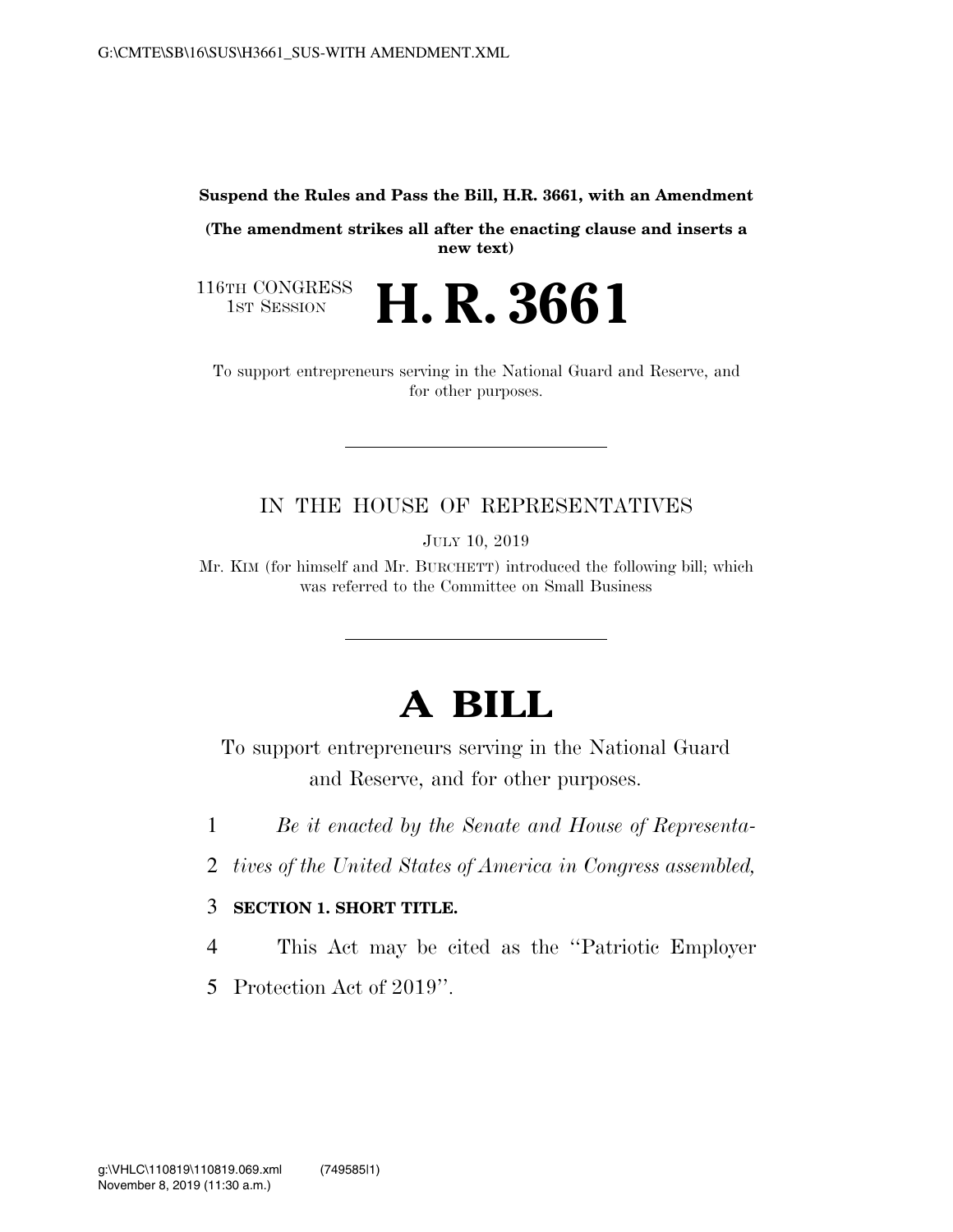| 1              | SEC. 2. EXTENSION OF LOAN ASSISTANCE AND DEFERRAL     |
|----------------|-------------------------------------------------------|
| $\overline{2}$ | ELIGIBILITY TO RESERVISTS BEYOND PERI-                |
| 3              | ODS OF MILITARY CONFLICT.                             |
| $\overline{4}$ | (a) SMALL BUSINESS ACT AMENDMENTS.-Section            |
| 5              | 7 of the Small Business Act (15 U.S.C. 636) is amend- |
| 6              | $ed$ —                                                |
| 7              | $(1)$ in subsection $(b)(3)$ —                        |
| 8              | $(A)$ in subparagraph $(A)$ —                         |
| 9              | (i) by striking clause (ii);                          |
| 10             | (ii) by redesignating clause (i)<br>$\rm as$          |
| 11             | clause (ii);                                          |
| 12             | (iii) by inserting before clause (ii), as             |
| 13             | so redesignated, the following:                       |
| 14             | "(i) the term 'active service' has the mean-          |
| 15             | ing given that term in section $101(d)(3)$ of title   |
| 16             | 10, United States Code;"; and                         |
| 17             | (iv) in clause (ii), as so redesignated,              |
| 18             | by adding "and" at the end;                           |
| 19             | $(B)$ in subparagraph $(B)$ , by striking             |
| 20             | "being ordered to active military duty during a       |
| 21             | period of military conflict" and inserting "being"    |
| 22             | ordered to perform active service for a period of     |
| 23             | more than 30 consecutive days";                       |
| 24             | $(C)$ in subparagraph $(C)$ , by striking "ac-        |
| 25             | tive duty" each place it appears and inserting        |
| 26             | "active service"; and                                 |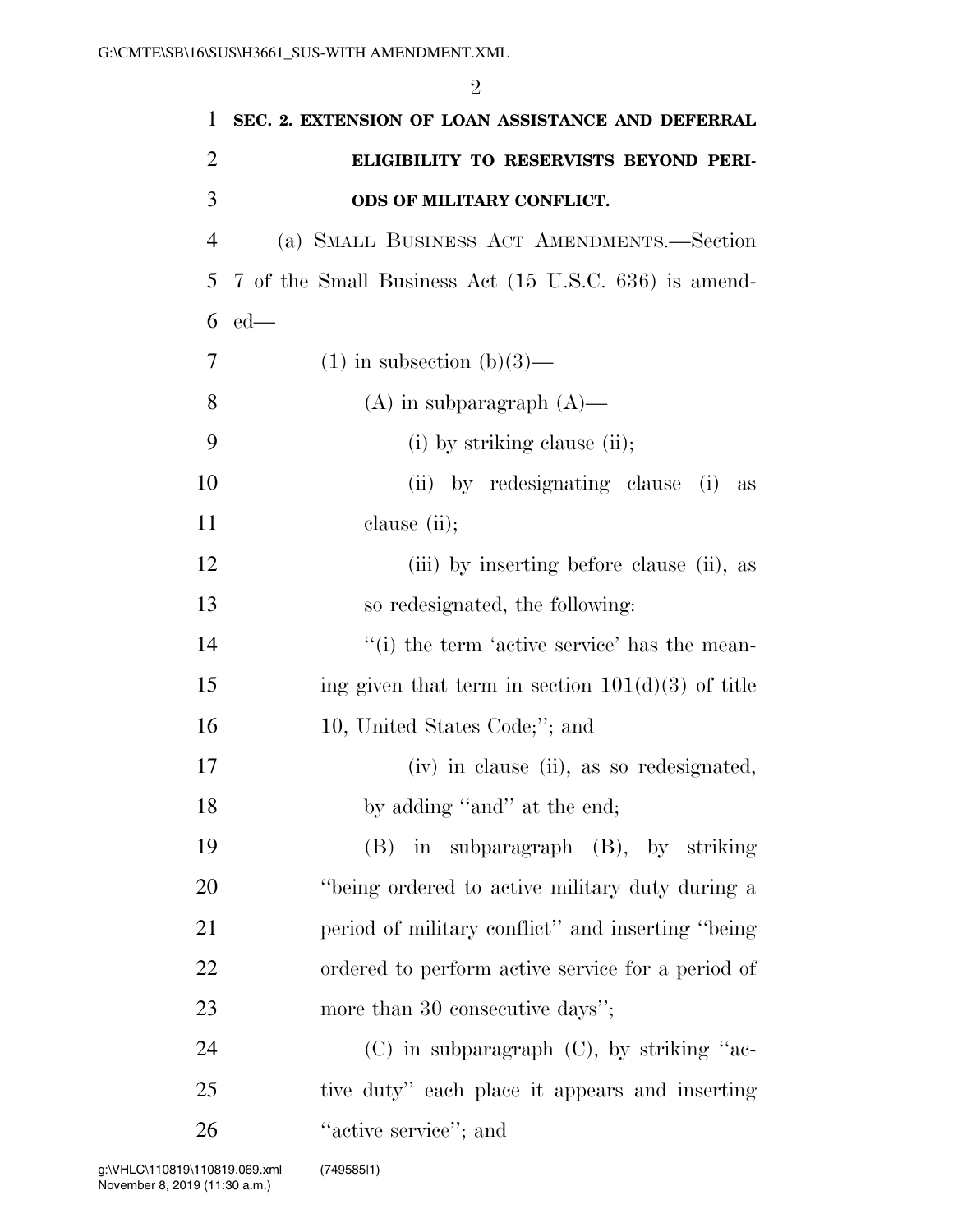| $\mathbf{1}$   | (D) in subparagraph $(G)(ii)(II)$ , by strik-     |
|----------------|---------------------------------------------------|
| $\overline{2}$ | ing "active duty" and inserting "active service"; |
| 3              | and                                               |
| $\overline{4}$ | $(2)$ in subsection $(n)$ —                       |
| 5              | $(A)$ in the subsection heading, by striking      |
| 6              | "ACTIVE DUTY" and inserting "ACTIVE SERV-         |
| 7              | $ICE$ ";                                          |
| 8              | $(B)$ in paragraph $(1)$ —                        |
| 9              | (i) by striking subparagraph $(C)$ ;              |
| 10             | (ii) by redesignating subparagraphs               |
| 11             | $(A)$ and $(B)$ as subparagraphs $(B)$ and        |
| 12             | (C), respectively;                                |
| 13             | (iii) by inserting before subparagraph            |
| 14             | (B), as so redesignated, the following:           |
| 15             | "(A) ACTIVE SERVICE.—The term 'active             |
| 16             | service' has the meaning given that term in sec-  |
| 17             | tion $101(d)(3)$ of title 10, United States       |
| 18             | Code.";                                           |
| 19             | $(iv)$ in subparagraph $(B)$ , as so redes-       |
| 20             | ignated, by striking "ordered to active duty"     |
| 21             | during a period of military conflict" and         |
| 22             | inserting "ordered to perform active serv-        |
| 23             | ice for a period of more than 30 consecu-         |
| 24             | tive days"; and                                   |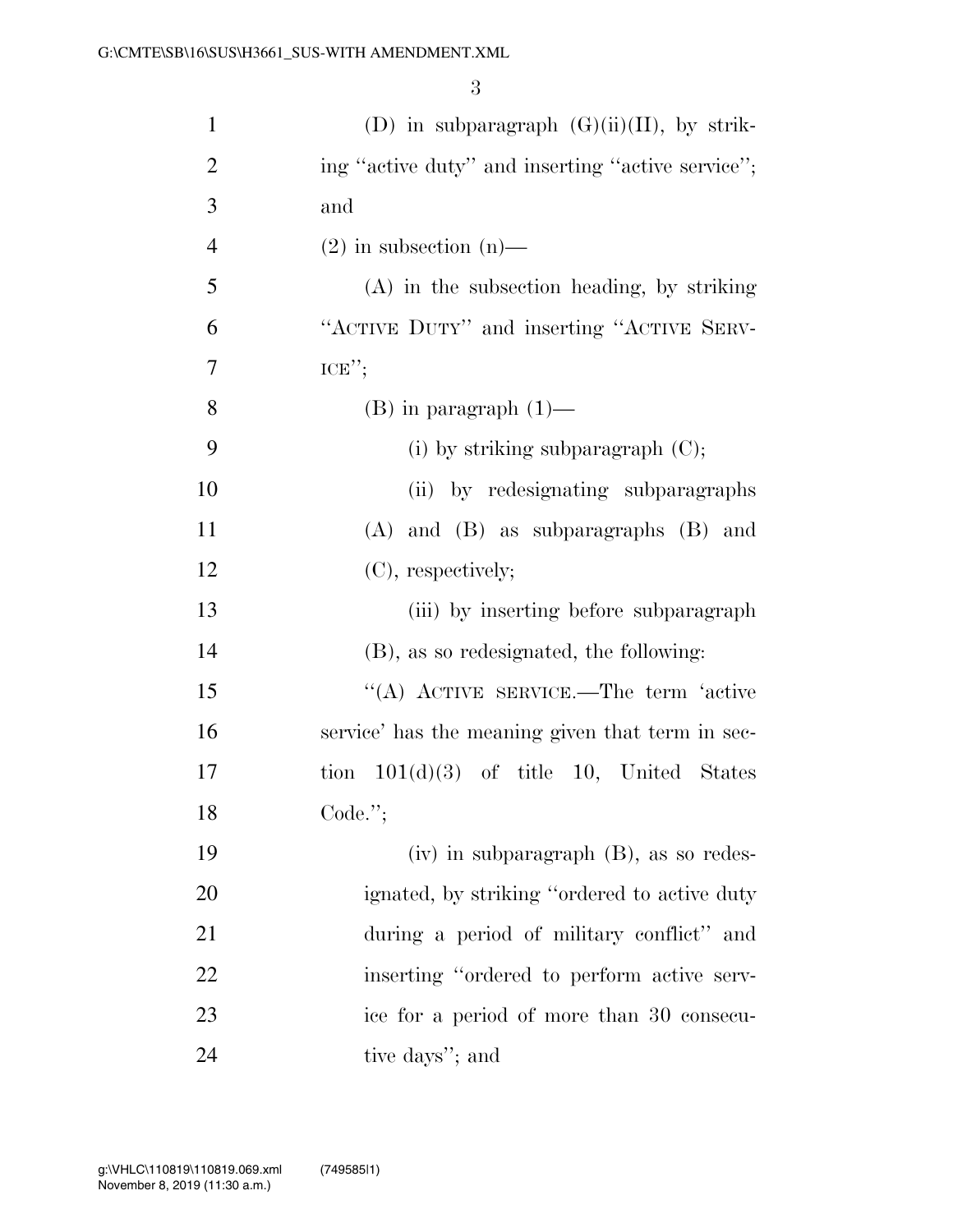|                          | $(v)$ in subparagraph $(D)$ , by striking      |
|--------------------------|------------------------------------------------|
| -2                       | "active duty" each place it appears and in-    |
| 3                        | serting "active service"; and                  |
|                          | (C) in paragraph $(2)(B)$ , by striking "ac-   |
| $\overline{\mathcal{L}}$ | tive duty" each place it appears and inserting |

''active service''.

 (b) APPLICABILITY.—The amendments made by sub- section (a)(1) shall apply to an economic injury suffered or likely to be suffered as the result of an essential em- ployee being ordered to perform active service (as defined in section 101(d)(3) of title 10, United States Code) for a period of more than 30 consecutive days who is dis- charged or released from such active service on or after the date of enactment of this Act.

 (c) SEMIANNUAL REPORT.—Not later than 180 days after the date of enactment of this Act, and semiannually thereafter, the President shall submit to the Committee on Small Business and Entrepreneurship and the Com- mittee on Appropriations of the Senate and the Committee on Small Business and the Committee on Appropriations of the House of Representatives a report on the number of loans made under the Military Reservist Economic In- jury Disaster Loan program and the dollar volume of those loans. The report shall contain the subsidy rate of the disaster loan program as authorized under section 7(b)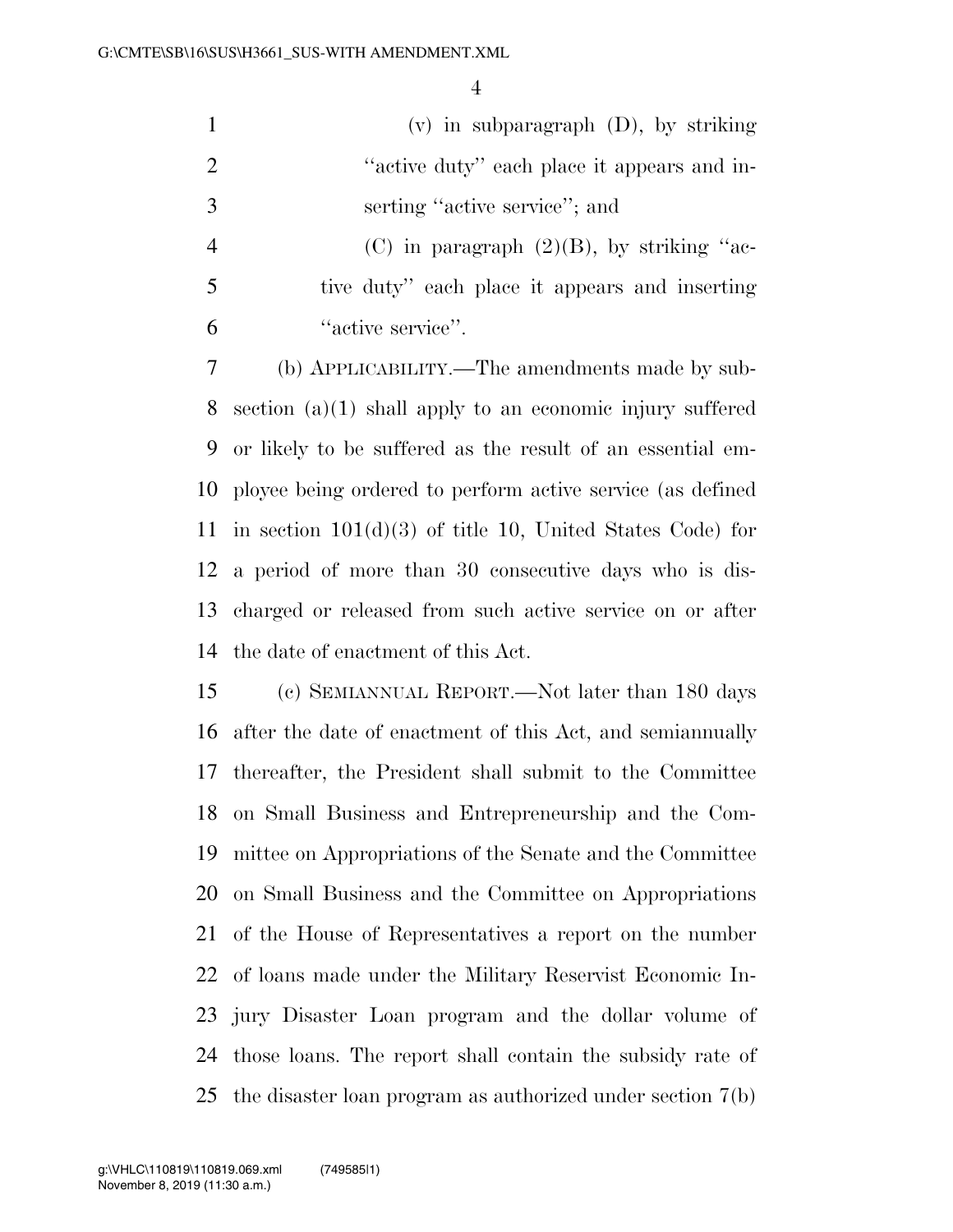| 1              | of the Small Business Act $(15 \text{ U.S.C. } 636(b))$ with the     |
|----------------|----------------------------------------------------------------------|
| 2              | loans made under the Military Reservist Economic Injury              |
| 3              | Disaster Loan program and without those loans included.              |
| $\overline{4}$ | (d) TECHNICAL AND CONFORMING AMENDMENT.                              |
| 5              | Section 8(1) of the Small Business Act $(15 \text{ U.S.C. } 637(1))$ |
| 6              | is amended—                                                          |
| 7              | (1) by striking "The Administration" and in-                         |
| 8              | serting the following:                                               |
| 9              | "(1) IN GENERAL.—The Administration";                                |
| 10             | $(2)$ by striking "(as defined in section                            |
| 11             | $7(n)(1))$ "; and                                                    |
| 12             | (3) by adding at the end the following:                              |
| 13             | "(2) DEFINITION OF PERIOD OF MILITARY CON-                           |
| 14             | FLICT.—In this subsection, the term 'period of mili-                 |
| 15             | tary conflict' means—                                                |
| 16             | "(A) a period of war declared by the Con-                            |
| 17             | gress;                                                               |
| 18             | $\lq\lq (B)$ a period of national emergency de-                      |
| 19             | clared by the Congress or by the President; or                       |
| 20             | $\lq\lq$ (C) a period of a contingency operation,                    |
| 21             | as defined in section $101(a)$ of title 10, United                   |
| 22             | States Code.".                                                       |
| 23             | SEC. 3. DETERMINATION OF BUDGETARY EFFECTS.                          |
| 24             | The budgetary effects of this Act, for the purpose of                |
| 25             | complying with the Statutory Pay-As-You-Go Act of 2010,              |